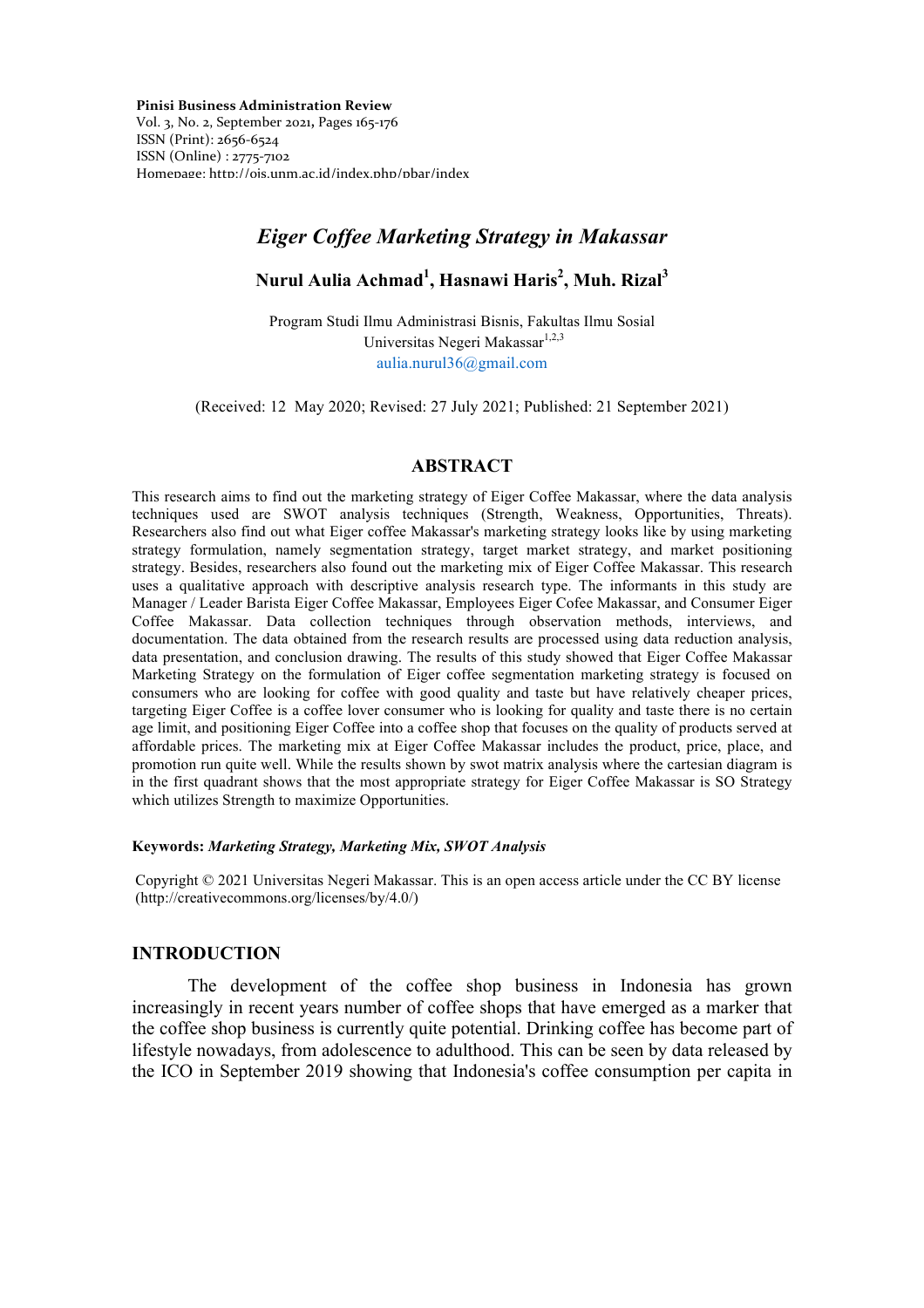Volume 3 Number 2, September 2021. Pages 165-176

October 2018-September 2019 coffee year reached 1.13 kg/year. Furthermore, based on data from the International Coffee Organization (ICO) in the September 2019 coffee year period, Indonesia's share of consumption among producer countries in Asia and Oceania is the highest, at 13.5 percent. In the same year, Indonesia's share of consumption in the world was the 5th highest, at 2.9 percent. (Ramdhani, 2020). Of course, this is so promising for coffee shop businesses. However, this was followed by increasingly fierce business competition. Makassar is one of the big cities in Indonesia is certainly affected, the number of coffee shop outlets that have sprung up indicates that the business competition is so tight. Eiger Coffee is one of the local coffee shops from Bandung. The beginning of this coffee shop was established to be a gathering place for natural climbers who are looking for apparel at the Eiger Adventure store.

Marketing is one of the keys to a business so that it can continue to exist in existing competition. Marketing is a social and managerial process that allows individuals and groups to get what they need and want through the creation and exchange of products and values with others (Kotler & Keller, 2009, p. 6). The right marketing strategy is needed so that the company can survive in the existing market competition. Tull and Kahle define marketing strategy as a fundamental tool that is planned to achieve company goals by developing sustainable competitive advantage through entered markets and marketing programs used to serve the target market concerned (Tjiptono, 2011, p. 17). The market in a business world consists of various groups, therefore, companies must be good at determining the segment to be entered, clever in determining their target market, and able to position their products in the existing market.

Setiadi (2003) states that the main factors of a marketing strategy are market segmentation, target market determination (targeting), and product positioning (positioning). Market segmentation is important considering that in a market many buyers have different wants and needs and each difference has the potential to become a separate market. In segmenting several variables need to be considered, such as geography, demography, psychography (lifestyle), and behavioral variables (Swastha, Basu, 2014). After segmenting the market, several segments that the company wants or has the potential to work on are obtained. After identifying which segments will or can be selected, the next step is targeting (targeting the target market). The target market includes a set of buyers who have general needs or characteristics that the company wants to serve (Mustain, 2012). According to Philip Kotler, positioning is the activity of designing images and positioning oneself in the minds of consumers. Meanwhile, for Yoram Wind, positioning is how to define a company's identity and personality in the minds of customers. (Wibowo et al., 2015).

With the guidance of the marketing strategy, the company designs the marketing mix under the control of product, place, price, and promotion. To find the best marketing strategy and marketing mix, the company performs marketing analysis, planning, implementation, and control. Through these activities, the company monitors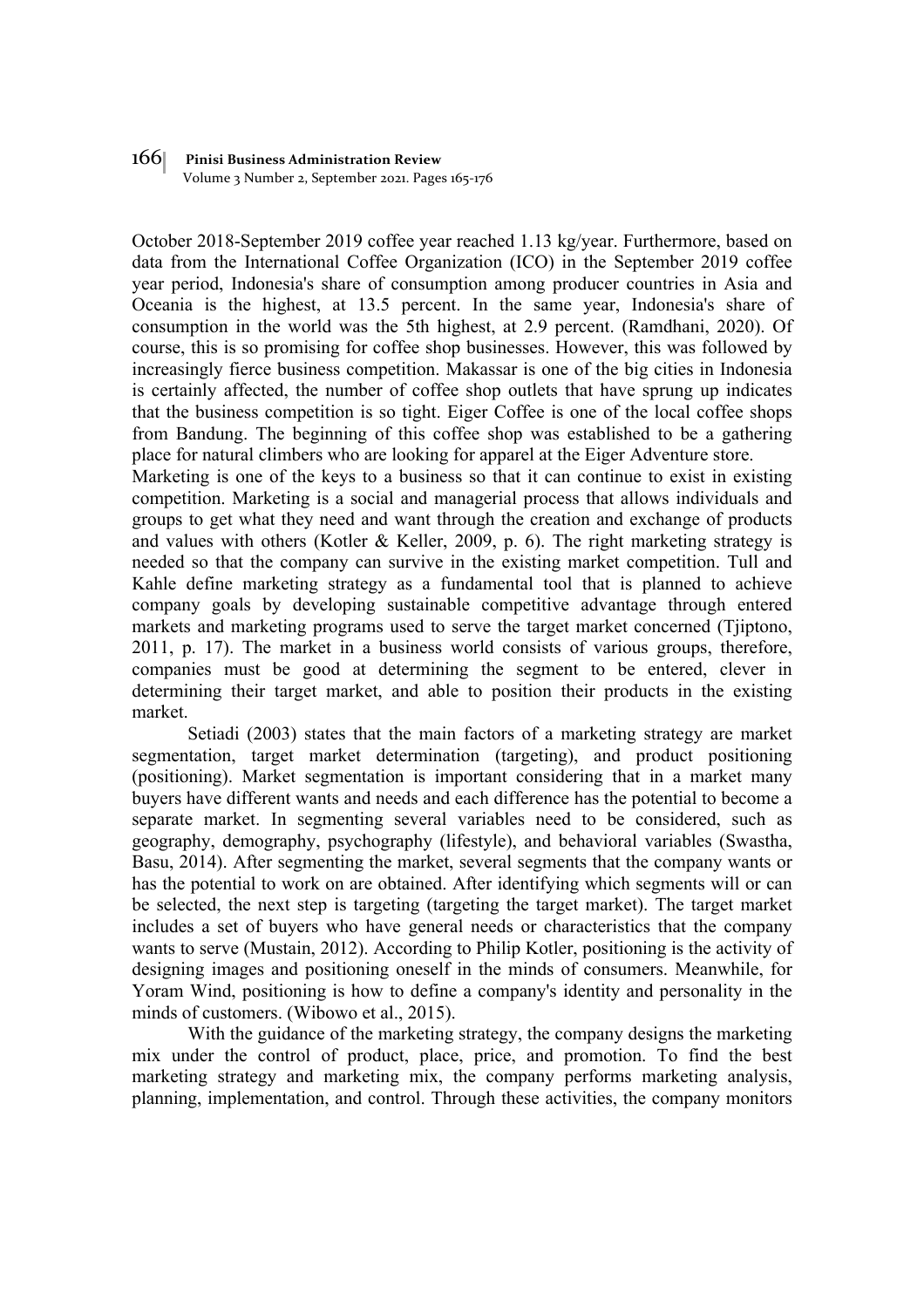and adapts to the actors and forces in the marketing environment. (Kotler  $\&$  Armstrong, 2018). Jerome McCarthy stated that the marketing mix is part of the marketing strategy used to detail the four factors of marketing decisions consisting of the 4Ps, namely place, product, price, and promotion.

Based on the description above, the researcher examines what the Eiger Coffee Makassar marketing strategy looks like by using a marketing strategy formulation (segmentation, targeting, positioning). After formulating a marketing strategy, the researcher finds out how to implement the Eiger Coffee marketing mix in Makassar by analyzing the data that has found using internal and external analysis techniques (SWOT).

## **METHOD**

The planning used in this research is qualitative research, in which the researcher does not examine the X and Y variables. This research is focusing on the Marketing Strategy of Eiger Coffee Makassar. Qualitative research methods are often called naturalistic research methods because research is carried out in natural conditions (natural setting); often referred to as the ethnographic method, because initially this method was more widely used for research in the field of cultural anthropology; referred to as a qualitative method because the data collected and the analysis are qualitative. (Sugiyono, 2016, p. 8). The type of research used is descriptive qualitative research where is based on case studies, cases, or careful research of social situations, activity events, groups, or groups of individuals. This research was conducted at Eiger Coffee Makassar's where's located at Jl. Rappocini Raya No.219 Blok M, Buakana Village, Rapoocini Makassar District. The data used in this study are based on primary data sources, which means that the data sources themselves provide direct access to data collectors. The data learning technique itself is more on observation, in-depth interviews, and documentation. Sources of data were taken using in-depth interviews with individuals who had been selected by the researcher. The population of this study was the Manager/person in charge of Eiger Coffee Makassar, Eiger Coffee Makassar Employees, and Eiger Coffee Makassar Customers. The sample was collected using the purposive sampling technique, where the data source analysis technique was selected by the researcher. This aims to obtain clear and accurate data. In qualitative research, the researcher is the instrument or research tool itself.

Checking the validity of the data in this qualitative research used technical triangulation, where this research can be declared valid if there is no difference between what the researcher reports and what happens to the object understudy in the data validity test. There are two data analysis techniques in this study, namely the first descriptive data analysis technique which uses the Miles and Huberman model, and the second uses the internal and external analysis techniques (SWOT). SWOT analysis (SWOT analysis), which includes efforts to identify the strengths, weaknesses,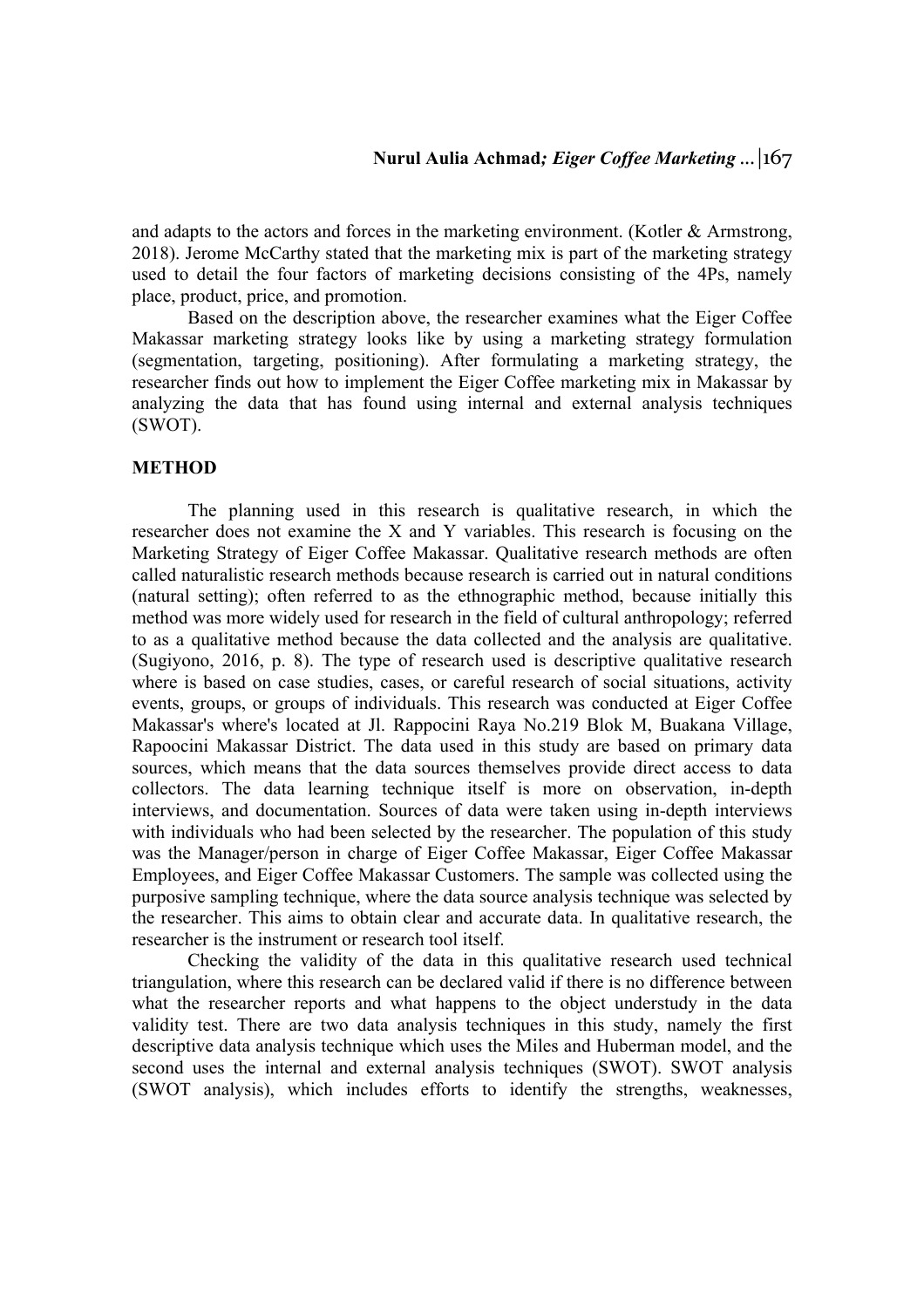Volume 3 Number 2, September 2021. Pages 165-176

opportunities, and threats that determine company performance. External information about opportunities and threats can be obtained from many sources, including customers, government documents, suppliers, banking circles, partners in other companies. Many companies use the services of scanning agencies to obtain newspaper rivets, research on the internet, and analysis of relevant domestic and global trends. (Richard L. Daft, 2010). After the internal strategic factors of a company are identified, an IFAS (Internal Factor Analysis Summary) and EFAS (External Factor Analysis Summary) table is compiled to formulate these internal and external strategic factors. Next, after doing the calculations on the IFAS and EFAS tables, the results of these calculations are added up to find the X and Y axes. After that, examine through the SWOT analysis diagram by making the intersection point between the X-axis and the Y-axis, where the value of the X-axis is obtained from the difference between total strength and total weakness, while for the Y-axis value it is obtained from the difference between total opportunities and total threat. The final step is to formulate a SWOT matrix to find alternative strategies, this matrix can produce four possible cells for alternative strategy's, namely SO, ST, WO, and WT strategies.

## **THE RESULTS**

The marketing strategy carried out by Eiger Coffee Makassar in marketing its products uses the formulation of a marketing strategy that starts from;

1. Segmentation, market segmentation is important considering that in a market many buyers have different wants and needs and each difference has the potential to become a separate market. In the segment, several variables need attention, such as geography, demography, psychography (lifestyle), and behavior (Swastha, Basu, 2014). The criteria needed in market segmentation include:

a) Geographical segmentation: Geographically there is nothing specific in the market segmentation of Eiger Coffee Makassar

b) Demographic segmentation: Demographically, the market segmentation of Eiger Coffee is consumers aged 17-35 years.

c) Psychological segmentation: target consumers are consumers who want to consume coffee and are more concerned with quality than price.

d) Behavioral segmentation: behaviorally the segments targeted by Eiger Coffee are aimed at consumers who know about coffee and are more concerned with the quality of the coffee itself.

2. Targeting, to increase income in coffee shops, of course, it is necessary to make adjustments to the target market, so that the products sold are right on target. After segmenting the market, several segments that the company wants or has the potential to work on are obtained. After identifying which segments will or can be selected, the next step is targeting (targeting the target market). The target market includes a set of buyers who have general needs or characteristics that the company wants to serve (Mustain,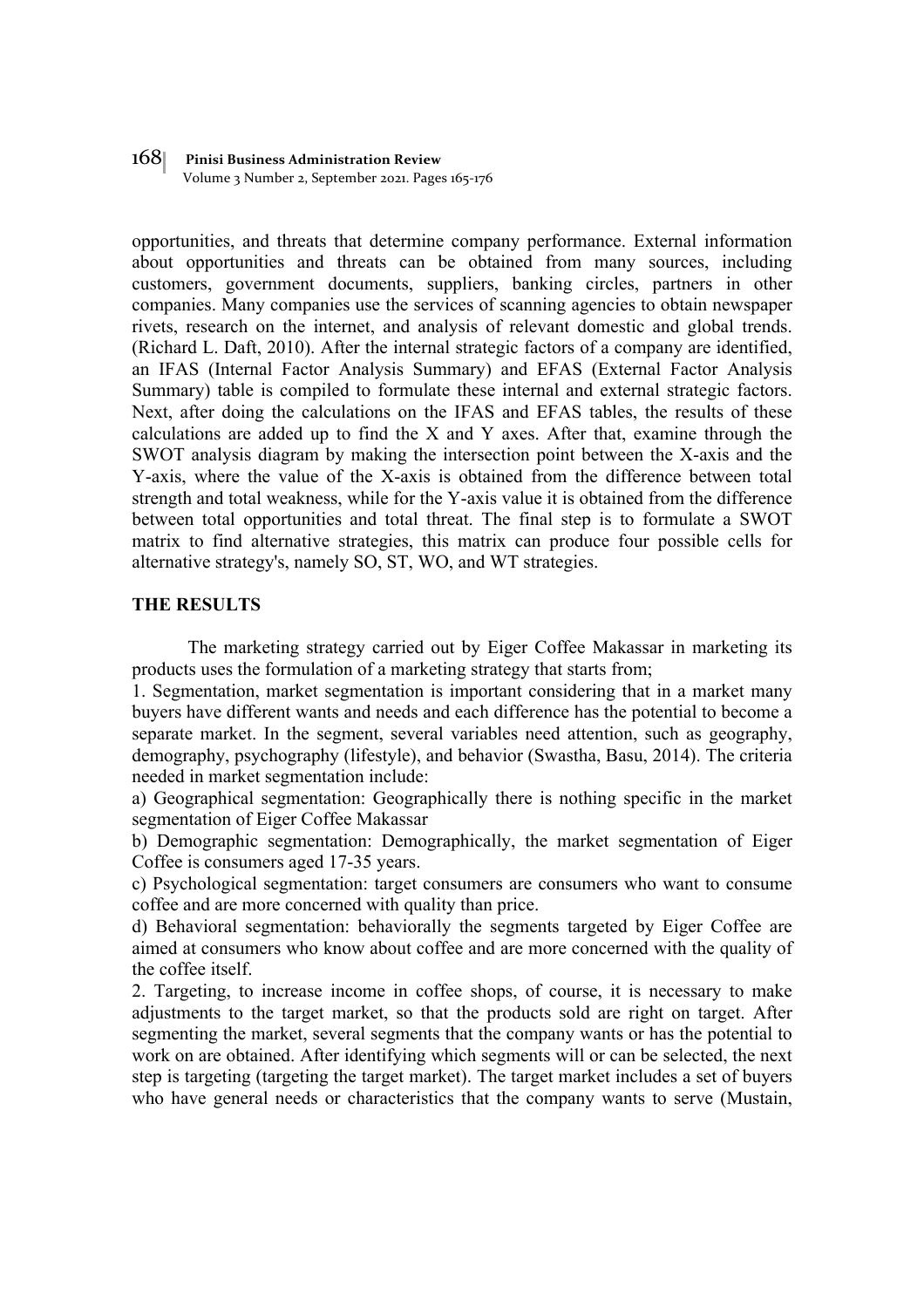2012). The target market determined by Eiger Coffee Makassar was originally intended for the hiker community who were looking for climbing equipment, but as time went on Eiger Coffee Makassar began to adjust its target market to existing market conditions. Eiger Coffee targets coffee lovers who are looking for quality and taste as their target market. There is no specific age limit targeted by Eiger Coffee Makassar.

3. Positioning, according to Philip Kotler, is the activity of designing images and positioning oneself in the minds of consumers. Meanwhile, for Yoram Wind, positioning is how to define a company's identity and personality in the minds of customers. Eiger Coffee is a coffee shop that designed its image as a coffee shop intended for customers who are looking for coffee with good quality and taste but at an affordable price. Although the products offered by Eiger Coffee Makassar are relatively more expensive than several coffee shops in Makassar city.

The marketing mix of Eiger Coffee Makassar where is the part of marketing strategy's consists of 4 factors, namely:

1. Product (product), Philip Kotler and Kevin Lane Keller wrote that several things can be marketed including "physical products, services, events, experiences, people, places, property, organizations, information, and ideas." (Kotler & Keller, 2016). Eiger Coffee Makassar as a coffee shop certainly offers drinks and food as the products they market. 80% of the drinks marketed by Eiger Coffee Makassar are made from coffee, ranging from the most common types of coffee drinks, namely espresso, latte to their signature menu, namely jungle iced coffee, iced tropical latte, and morning dew. In addition to the coffee-based drink menu, there are also drinks made from tea and fresh fruit such as lychee trip, matcha green tea latte, forest tea, honey bunny sweety, and waterfall. The food menu they offer is still focused on snacks such as brownies and several types of bread. Eiger Coffee Makassar also carries out cross-selling, namely by marketing products other than food and beverages in their coffee shops. As for the products they market besides food and beverages, namely their coffee beans that have been ground under the Eiger Coffee brand, various kinds of drinking bottles, glasses, bags, stainless straws, and also masks.

2. Price, Blythe (2009) says "Price usually refers to the amount of currency that must be paid to buy the desired product" (Damanik & Wibowo, 2018). The food prices offered by Eiger Coffee Makassar range from Rp. 10,000 - Rp. 15,000. The price of the drink itself starts from Rp. 17,000 - Rp. 32,000 for the price of the drink itself, based on the data obtained, it is following the quality given. Coffee-based drinks at Eiger Coffee Makassar use double shot espresso for every glass of coffee-based drinks they sell, not only that, Eiger Coffee uses Arabica coffee beans, which are more expensive than Robusta coffee beans. The products for bags, glasses, and drinking bottles range from Rp. 130,000 to Rp. 240,000. The price of stainless straws and masks is around Rp. 38,000 while their ground coffee products are sold at Rp. 82,000 / 200 grams.

3. Place (Place), Eiger Coffee Makassar is located on Jalan Rappocini Raya No.219 Blok M, close to Jalan A.P. Pettarani which is one of the main roads in Makassar. Eiger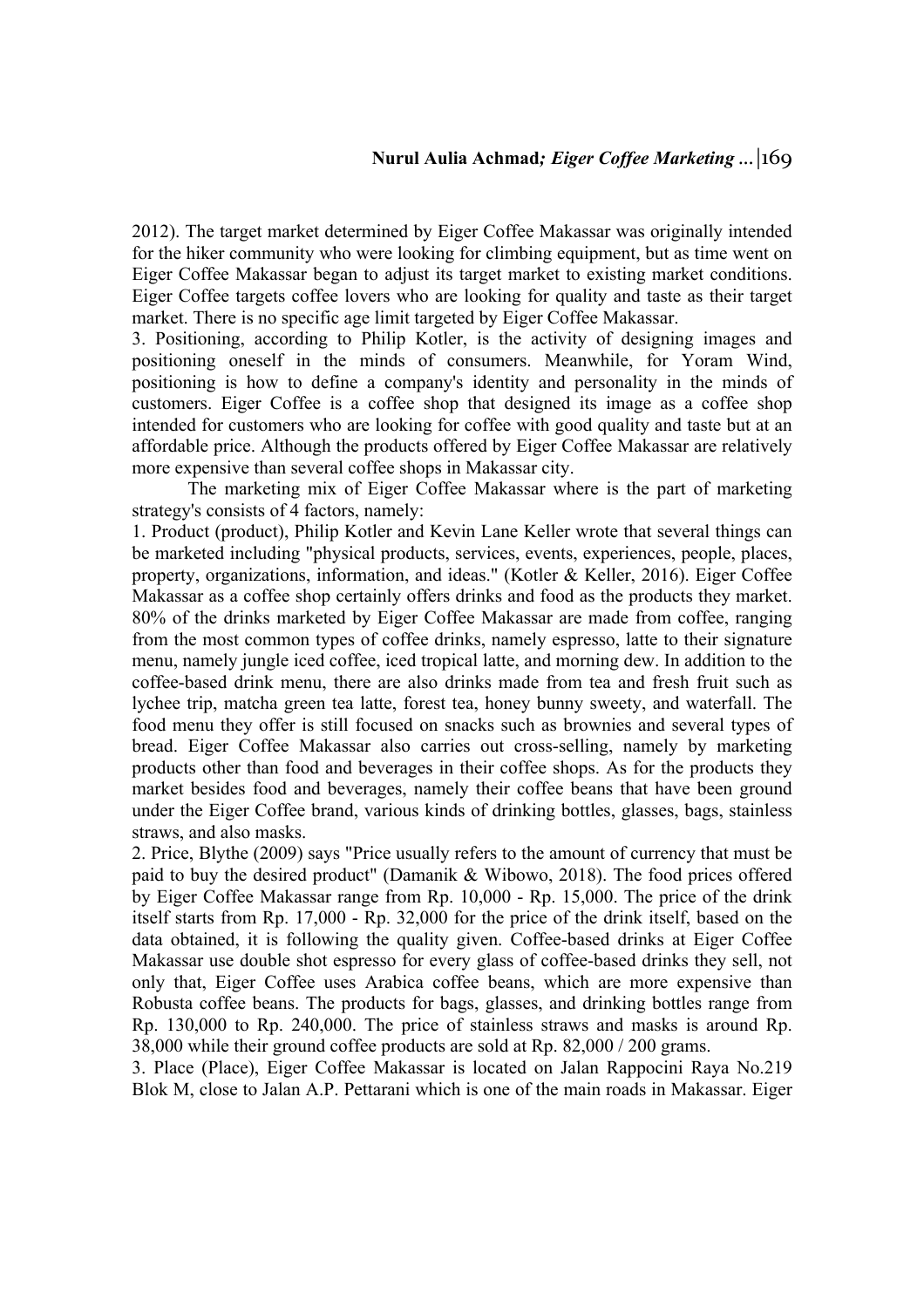Volume 3 Number 2, September 2021. Pages 165-176

Coffee Makassar is right beside the Eiger Adventure Flagship Store and is located right on the side of the road so that it is easy to find. The location of Eiger Coffee Makassar can be said to be quite strategic because it is in an office area and is also close to the education center. The design of the coffee shop itself carries a natural theme with a little rustic touch, Eiger Coffee uses a lot of wood elements in their use of tables and chairs. 4. Promotion (Promotion), Kotler & Keller (2009) describes promotion as "the various ways that companies do to inform, persuade and influence consumers either directly or indirectly about a product" (Kotler & Keller, 2009). The form of promotion carried out by Eiger Coffee Makassar itself apart from word of mouth is still centered on social media Instagram, where most forms of information delivery are whether it is a discount, giveaway, or promoting products found at Eiger Coffee using Instagram. Eiger Coffee has a main account named @eigercoffee id which is managed directly by the central Eiger Coffee in Bandung, for the Makassar area itself they have an Instagram account with the name @eigercoffee makassar which is managed by Leader Barista Eiger Coffee Makassar. The uploaded content must also comply with the approval and SOP determined by the central Eiger Coffee. So it can be said that all forms of promotion carried out by Eiger Coffee Makassar must receive approval from the central Eiger Coffee.

SWOT analysis is a tool used in a company to identify internal and external influencing factors to determine the marketing strategy that the company used. SWOT analysis, which includes efforts to identify the strengths, weaknesses, opportunities, and threats that determine company performance. External information about opportunities and threats can be obtained from many sources, including customers, government documents, suppliers, banking circles, partners in other companies. Many companies use the services of scanning agencies to obtain newspaper clippings, research on the internet, and analysis of relevant domestic and global trends. (Richard L. Daft, 2010) As for internal and external factors in the SWOT analysis found in Eiger Coffee Makassar can be seen in the following table:

| Internal        |                                     | <b>External</b>                           |  |
|-----------------|-------------------------------------|-------------------------------------------|--|
| <b>Strength</b> |                                     | <b>Opportunities</b>                      |  |
|                 | Strategic location                  | 1. A wide market and love aesthetic café  |  |
|                 | 2. Premium products at affordable   | design                                    |  |
|                 | prices                              | 2. Coffee shop that is using as a meeting |  |
|                 | 3. Coffee beans are used in their   | place/meeting and gathering               |  |
|                 | production                          | 3. Lifestyle that affects the consumption |  |
|                 | 4. Has an attractive coffee<br>shop | pattern of coffee-based drinks            |  |
|                 | design, and has a prayer room in it | 4. Daily turnover is easy to get          |  |
|                 | 5. Doing cross-selling              | 5. Selling food and beverages with a      |  |
|                 |                                     | bundling system                           |  |

**Table I. Internal and external analysis (SWOT) results**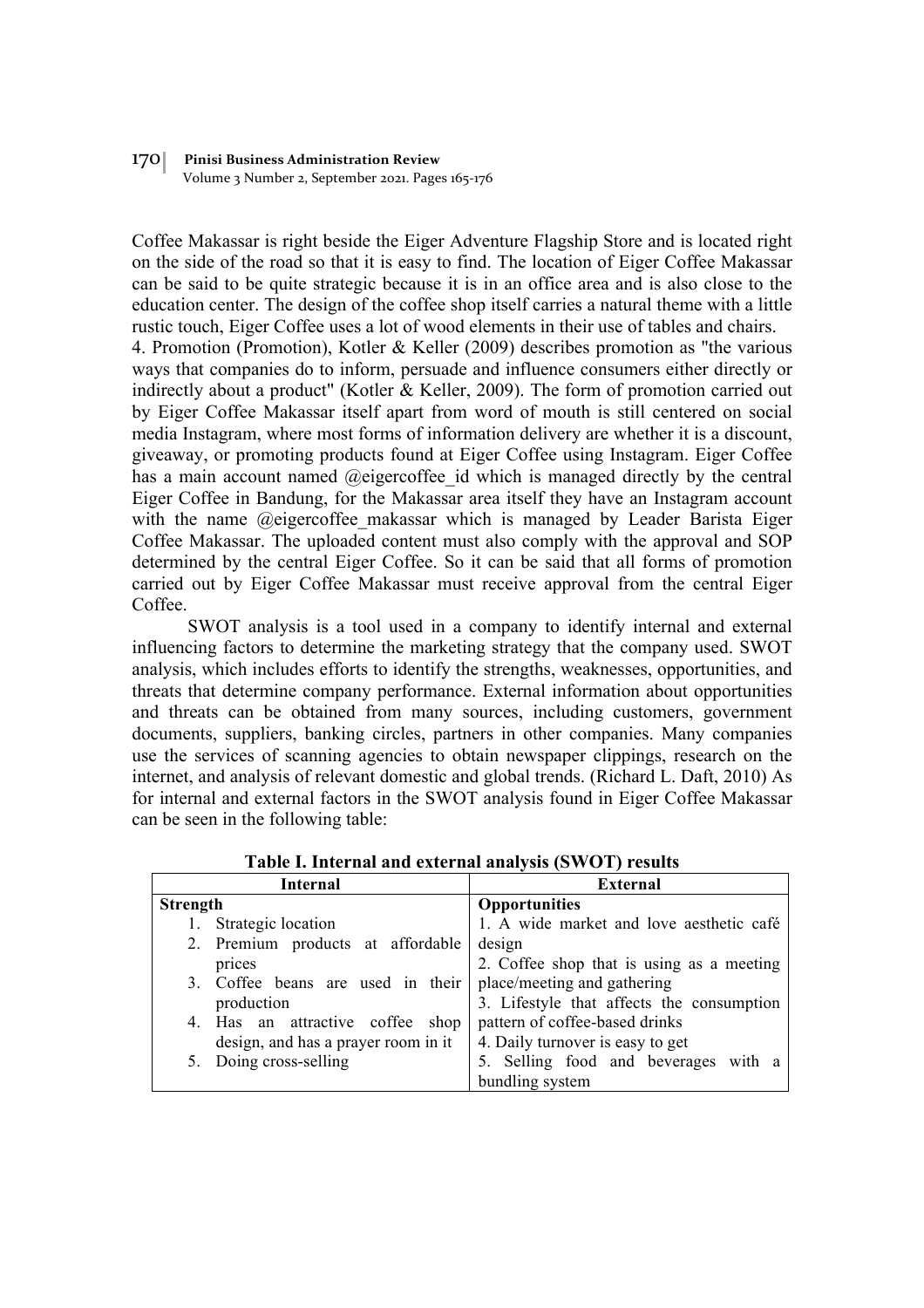| Weakness |                                                                                     | <b>Threats</b>                             |  |
|----------|-------------------------------------------------------------------------------------|--------------------------------------------|--|
| 1.       | Space is still limited                                                              | 1. Many competitors have opened similar    |  |
|          | 2. No separate smoking area from the                                                | businesses                                 |  |
|          | non-smoking area                                                                    | 2. The number of substitutes/options other |  |
| 3.       | Air Conditioner that is<br>not 1                                                    | than coffee                                |  |
|          | functioning                                                                         | 3. The effect of a pandemic which          |  |
|          | 4. The absence of a heavy diet                                                      | decreases people's purchasing power        |  |
|          | 4. Think of a café as an expensive place<br>5. Wifi facilities are still inadequate |                                            |  |
|          |                                                                                     | 5. Changing consumer desires               |  |

From the results of identification of internal and external factors that can be seen in the figure table above, calculations and weightings will be carried out using the IFAS and EFAS tables for these factors and the following results will be obtained:

| <b>Num</b>      | <b>Internal Strategy Factors</b>                                     | <b>Quality</b> (%) | Rate           | <b>Score</b> |
|-----------------|----------------------------------------------------------------------|--------------------|----------------|--------------|
| <b>Strength</b> |                                                                      |                    |                |              |
| 1               | Strategic location                                                   | 0.10               | 3              | 0.30         |
| $\overline{2}$  | Premium products at affordable prices                                | 0.10               | 4              | 0.40         |
| 3               | Coffee beans are used in their production                            | 0.13               | $\overline{4}$ | 0.53         |
| $\overline{4}$  | Has an attractive coffee shop design, and has<br>a prayer room in it | 0.10               | 4              | 0.40         |
| 5               | Doing cross-selling                                                  | 0.10               | 3              | 0.30         |
|                 | <b>Sub Total</b>                                                     | 0.53               |                | 1.93         |
|                 | <b>Weakness</b>                                                      |                    |                |              |
| $\mathbf{1}$    | Space is still limited                                               | 0.10               |                | 0.10         |
| $\overline{2}$  | No separate smoking area from the non-<br>smoking area               | 0.13               | 1              | 0.13         |
| 3               | Air Conditioner that is not functioning                              | 0.10               |                | 0.10         |
| $\overline{4}$  | The absence of a heavy diet                                          | 0.07               | $\overline{2}$ | 0.13         |
| 5               | Wifi facilities are still inadequate                                 | 0.07               | $\overline{2}$ | 0.13         |
|                 | <b>Sub Total</b>                                                     | 0.47               |                | 0.60         |
|                 | <b>Total</b>                                                         | 1.00               |                | 2.53         |

# **Table II. IFAS**

## **Table III. EFAS**

| <b>Num</b> | <b>External Strategy Factors</b> | <b>Quality</b><br>$\mathcal{O}_{\mathbf{0}}$ | Rate | <b>Score</b> |
|------------|----------------------------------|----------------------------------------------|------|--------------|
|            | <b>Opportunities</b>             |                                              |      |              |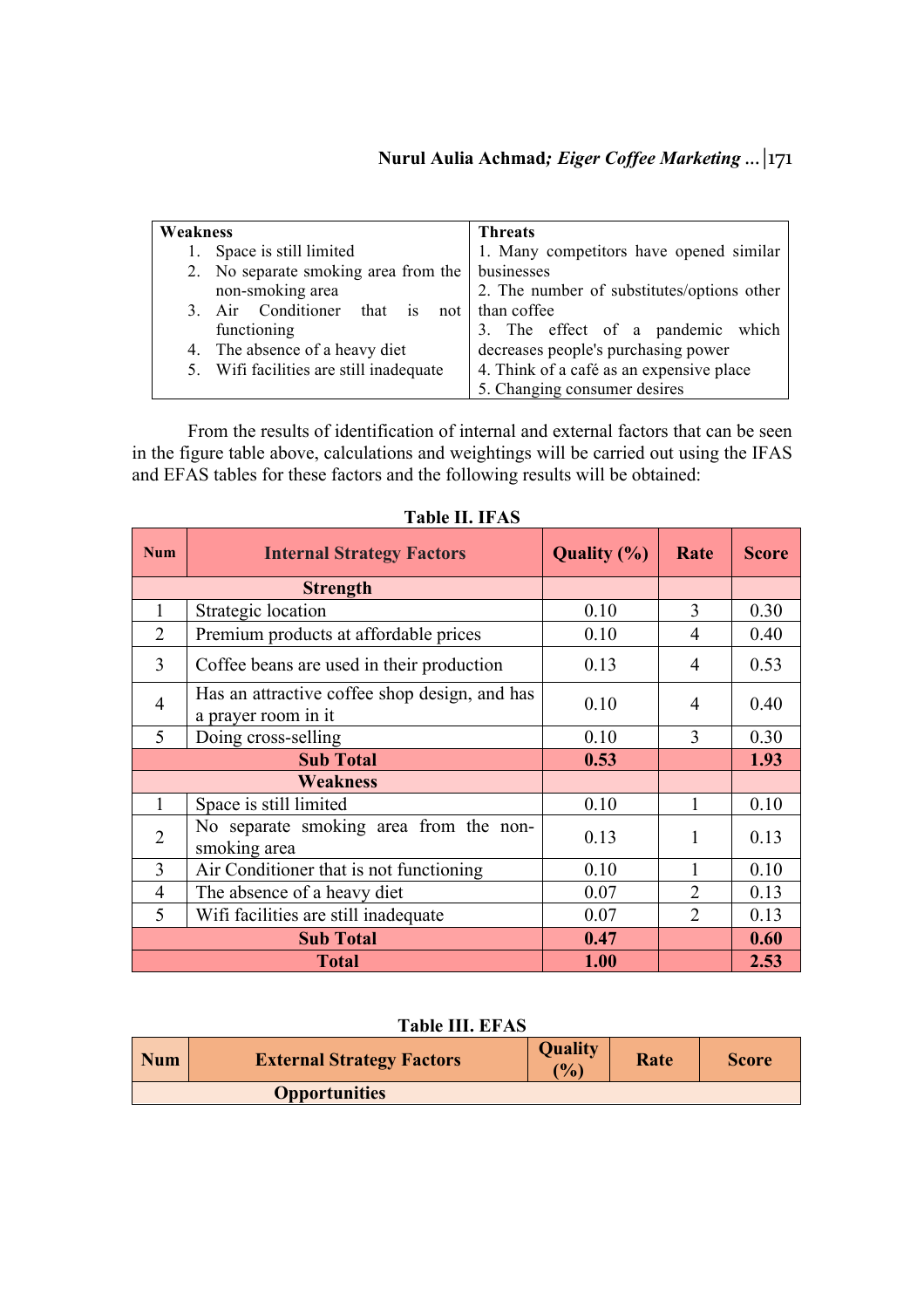Volume 3 Number 2, September 2021. Pages 165-176

| 1                | A wide market and love aesthetic café<br>design                          | 0.12 | 4              | 0.49 |
|------------------|--------------------------------------------------------------------------|------|----------------|------|
| $\overline{2}$   | Coffee shop that is using as a meeting<br>place/meeting and gathering    | 0.12 | $\overline{4}$ | 0.49 |
| $\overline{3}$   | Lifestyle that affects the consumption<br>pattern of coffee-based drinks | 0.08 | 3              | 0.23 |
| $\overline{4}$   | Daily turnover is easy to get                                            | 0.09 | 3              | 0.28 |
| 5                | Selling food and beverages with<br>a.<br>bundling system                 | 0.09 | 3              | 0.28 |
|                  | <b>Sub Total</b>                                                         | 0.51 |                | 1.77 |
| <b>Threats</b>   |                                                                          |      |                |      |
|                  | Many competitors have opened similar<br>businesses                       | 0.12 | $\overline{4}$ | 0.49 |
| $\overline{2}$   | The number of substitutes/options other<br>than coffee                   | 0.12 | 4              | 0.49 |
| 3                | The effect of a pandemic which decreases<br>people's purchasing power    | 0.09 | 3              | 0.28 |
| $\overline{4}$   | Think of a café as an expensive place                                    | 0.06 | $\overline{2}$ | 0.12 |
| 5                | Changing consumer desires                                                | 0.09 | 3              | 0.28 |
| <b>Sub Total</b> |                                                                          | 0.49 |                | 1.66 |
|                  | <b>Total</b>                                                             | 1.00 |                | 3.43 |

Based on the results of the IFAS and EFAS table analysis above, the details are as follows; (1) Strength Indicator (Strengths) 1.93, (2) Weakness Indicator 0.60, (3) Opportunity Indicator 1.77, (4) Threat Indicator 1, 66. So it is known that the Strength value is above the difference in the Weakness value (+) 1.33 and the value of Opportunities is the difference between the value of Threats (+) 0.11. The results of the identification of these indicators can be explained in the SWOT diagram which can be seen in the image below:

## **Picture I. Cartesian SWOT Diagram**

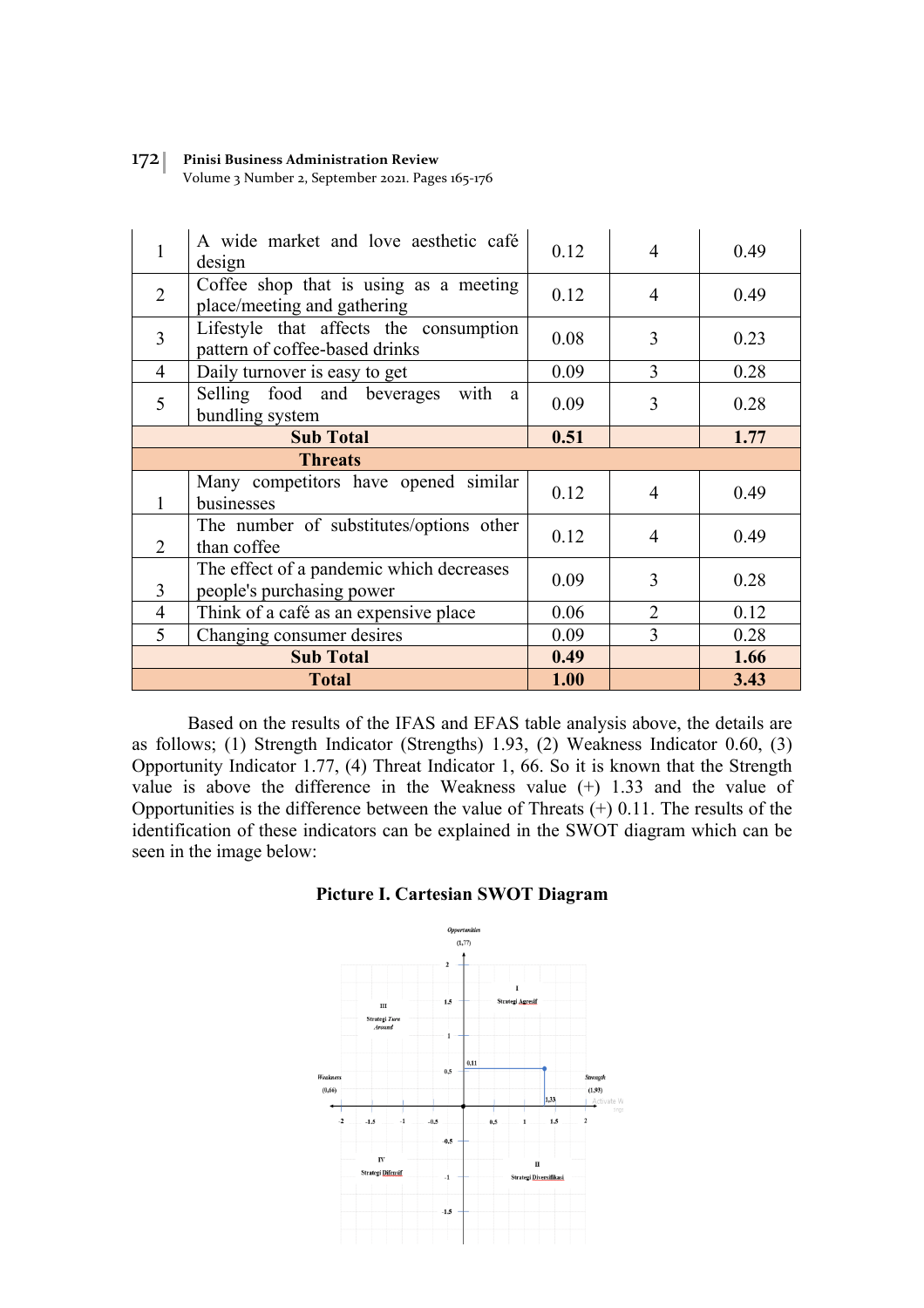Judging from the results shows that Eiger Coffee Makassar was including at the quadrant type I (positive, positive). Based on the results of the SWOT analysis and the IFAS and EFAS matrices in the table previously described, a SWOT matrix is compiled which can be seen in the table below:

| THEIR CALL DE SECTI ITT THE TAUTE DETUW.                                                                                                                                                                                                                                                    |                                                                                                                                                                                                                                       |                                                                                                                                                                                                                                     |
|---------------------------------------------------------------------------------------------------------------------------------------------------------------------------------------------------------------------------------------------------------------------------------------------|---------------------------------------------------------------------------------------------------------------------------------------------------------------------------------------------------------------------------------------|-------------------------------------------------------------------------------------------------------------------------------------------------------------------------------------------------------------------------------------|
|                                                                                                                                                                                                                                                                                             | Strength (S)                                                                                                                                                                                                                          | Weakness (W)                                                                                                                                                                                                                        |
|                                                                                                                                                                                                                                                                                             | <b>Internal Strenght</b>                                                                                                                                                                                                              | <b>Internal Weakness</b>                                                                                                                                                                                                            |
| <b>IFAS</b><br><b>EFAS</b>                                                                                                                                                                                                                                                                  | a. Strategic location<br>b. Premium<br>products<br>at<br>affordable prices<br>c. Coffee beans are used in<br>their production<br>d. Has an attractive coffee<br>shop design, and has a<br>prayer room in it<br>e. Doing cross-selling | a. Space is still limited<br>b. No separate smoking<br>area from the non-<br>smoking area<br>c. Air Conditioner that is<br>not functioning<br>absence<br>of a<br>d. The<br>heavy diet<br>e. Wifi facilities are still<br>inadequate |
| <b>Opportunities (O)</b>                                                                                                                                                                                                                                                                    | <b>SO Strategy</b>                                                                                                                                                                                                                    | <b>WO Strategy</b>                                                                                                                                                                                                                  |
| <b>External Opportuinities</b><br>a. A wide market and love<br>aesthetic café design<br>b. Coffee shop that is using as<br>meeting place/meeting<br>a<br>and gathering<br>c. Lifestyle that affects the<br>consumption pattern<br>of<br>coffee-based drinks<br>d. Daily turnover is easy to | a. Provides a package menu<br>individual<br>for<br>either<br>purchases or<br>for<br><sub>a</sub><br>meeting package<br>b. Providing<br>$\mathbf{a}$<br>more<br>comfortable place<br>for<br>consumers and a meeting<br>room.           | a. Expanding the location<br>of<br>the<br>café<br>and<br>separating the smoking<br>non-smoking<br>and<br>areas.<br>b. Pay more attention to<br>Air conditioners and<br>Wi-Fi<br>to provide<br>comfort to customers.                 |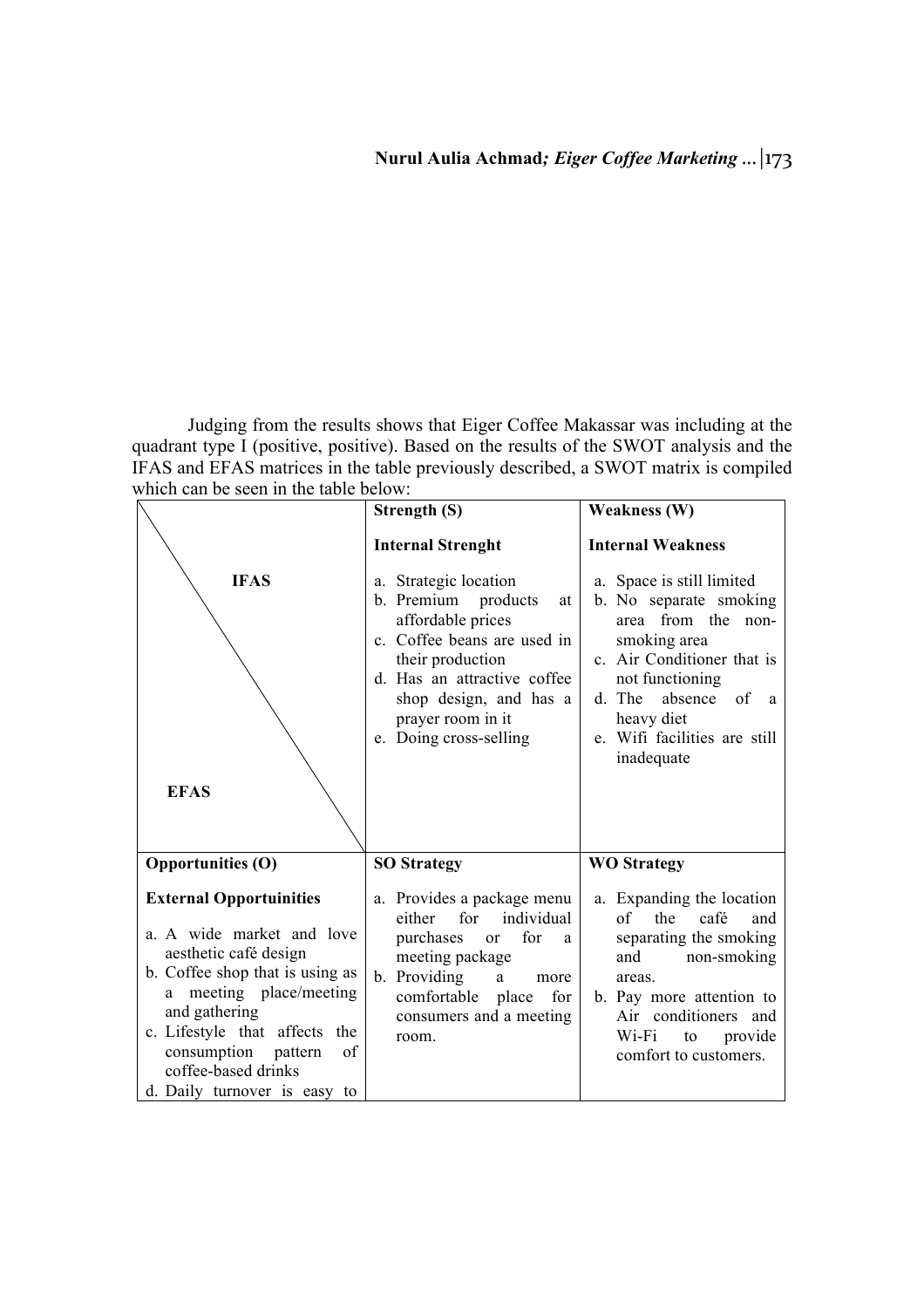Volume 3 Number 2, September 2021. Pages 165-176

| get<br>e. Selling food and beverages<br>with a bundling system                                                                                                                                                                                                          |                                                                                                                                          |                                                                                                                                                                                                                                                                     |
|-------------------------------------------------------------------------------------------------------------------------------------------------------------------------------------------------------------------------------------------------------------------------|------------------------------------------------------------------------------------------------------------------------------------------|---------------------------------------------------------------------------------------------------------------------------------------------------------------------------------------------------------------------------------------------------------------------|
| Threats (T)                                                                                                                                                                                                                                                             | <b>ST Strategy</b>                                                                                                                       | <b>WT Strategy</b>                                                                                                                                                                                                                                                  |
| <b>External threats</b><br>a. Many competitors<br>have<br>opened similar businesses<br>b. The<br>number<br>of<br>substitutes/options<br>other<br>than coffee<br>c. The effect of a pandemic<br>which decreases people's<br>purchasing power<br>d. Think of a café as an | a. Innovating their products<br>so that they can compete.<br>Maintain consistency of<br>$b_{-}$<br>quality<br>and<br>friendly<br>prices. | a. Issued new<br>menus<br>such as heavy meals<br>and light snacks.<br>b. Expanding<br>cafe<br>locations and paying<br>more attention<br>to<br>existing facilities to<br>provide more comfort<br>for consumers.<br>c. Promoting not<br>only<br>through Instagram but |
| expensive place<br>e. Changing consumer desires                                                                                                                                                                                                                         |                                                                                                                                          | other<br>also<br>social<br>media.                                                                                                                                                                                                                                   |

## **CONCLUSION**

The conclusions of this research are on the product marketing strategy, Eiger Coffee Makassar uses the following marketing strategy formulations to increase competitiveness; (1) Segmentation, where Eiger Coffee Makassar has a special segmentation that focuses more on consumers who are looking for coffee with good quality and taste but at a relatively cheap price. (2) The target market for Eiger Coffee Makassar products is coffee connoisseur consumers who seek the quality and taste of the coffee itself. There is no age limit targeted by Eiger Coffee Makassar. (3) The market position of Eiger Coffee Makassar is focused on being a coffee shop that focuses on the quality of products served at more affordable prices. The marketing mix strategy at Eiger Coffee Makassar which includes product, price, place, and promotion is running quite well, this is evidenced by the coffee shop which is still busy with consumers. This is influenced by the good product quality and affordable prices, strategic location, and promotions made through Instagram social media and the Go-Jek (Go-Food) application. The results of the SWOT analysis on the cartesian diagram which is located in the first quadrant indicate an aggressive strategy, where this quadrant is a very profitable situation. The right strategy to be implemented by Eiger Coffee Makassar is a growth-oriented strategy, where Eiger Coffee Makassar can develop its business by innovating its existing menu and providing a more comfortable place for its consumers. As for the suggestion for Eiger Coffee Makassar, it is necessary to consider the separation of the smoking area from the non-smoking area for consumer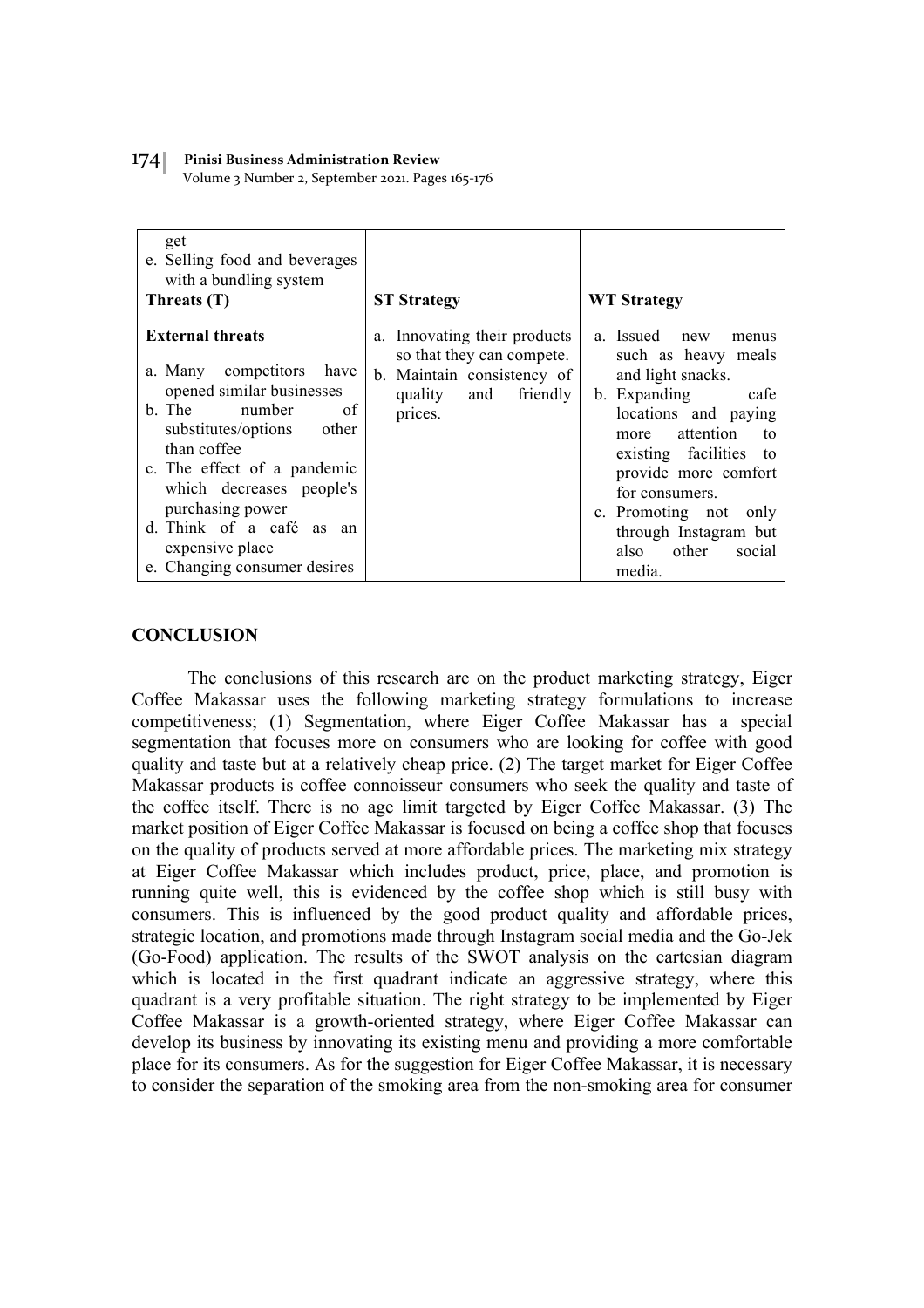convenience, expansion of the coffee shop location, and for promotion, it would be better if not only the Instagram social media platform is used, but also other social media such as Facebook and Twitter, as well as updating the appearance and information on their websites. To improve its business development, Eiger Coffee Makassar must consistently maintain the quality of its products, as well as the need for innovation on the menus at Eiger Coffee Makassar so that the market doesn't feel bored.

## **REFERENCES**

- Assauri, S. (2011). Manajemen Pemasaran Dasar Konsep dan Strategi. In *PT RajaGrafindo Persada, Jakarta*. https://doi.org/10.1109/ACC.2007.4282338
- Burhanuddin, C. I., & Abdi, M. N. (2020). AkMen AkMen. *Krisis, Ancaman Global, Ekonomi Dampak, Dari*, *17*, 710–718.
- Damanik, D., & Wibowo, F. S. (2018). Implementasi Strategi 4P Dalam Meningkatkan Frekuensi Public Event Di Harris Hotel and Conventions Bekasi (Hhcb). *National Conference of Creative Industry*, *January 2019*. https://doi.org/10.30813/ncci.v0i0.1248
- Kotler, P., & Armstrong, G. (2018). Principles of Marketing, Seventeenth Edition. In *Pearson*.
- Kotler, P., & Keller, K. L. (2009). Manajemen pemasaran Jilid 1. In *Jakarta*.
- Kotler, P., & Keller, K. L. (2016). Marketing Mangement. In *Pearson Edition Limited*.
- Mustain, H. L. (2012). *Analisis Pengaruh Strategi Positioning Terhadap Keputusan Pembelian Pada Konsumen Starbucks Coffee Di Makassar*.
- NADYFAH. (2012). *Hak Cipta © milik UPN "Veteran" Jatim : Dilarang mengutip sebagian atau seluruh karya tulis ini tanpa mencantumkan dan menyebutkan sumber.* 13–93.
- Ramdhani, G. (2020). *Komsumsi kopi tinggi ditjen perkebunan terus berupaya dongkrak produksi kopi*. Liputan6.Com. https://www.liputan6.com/bisnis/read/4360299/konsumsi-kopi-tinggi-ditjenperkebunan-terus-berupaya-dongkrak-produksi-kopi
- Rangkuti, F. (2004). Teknik Membedah kasus Bisnis. *Analisis SWOT*.
- Rangkuti, F. (2013). Teknik Membedah Kasus Bisnis Analisis SWOT Cara Perhitungan Bobot, Rating, dan OCAI. In *PT. Gramedia Pustaka Utama. Jakarta.*
- Richard L. Daft. (2010). Era baru manajemen. In *Era baru manajemen*.
- Sedarmayanti. (2016). *Manajemen Strategi* (N. F. Atif (ed.)). Refika Aditama.
- Setiadi, N. J. (2003). *Perilaku Konsumen: Konsep dan Implikasi untuk Strategi dan Penelitian Pemasaran*. Jakarta:Kencana.
- Setiyaningrum, Ari; Udaya, J.; E. (2015). *Prinsip-Prinsip Pemasaran Plus Tren Terkini* (Maya (ed.); 1st ed.). ANDI.
- Sugiyono. (2017). Metode Penelitian Bisnis (Pendekatan Kuantitatif, Kualitatif, Kombinasi dan R&D). In *Metodelogi Penelitian*.